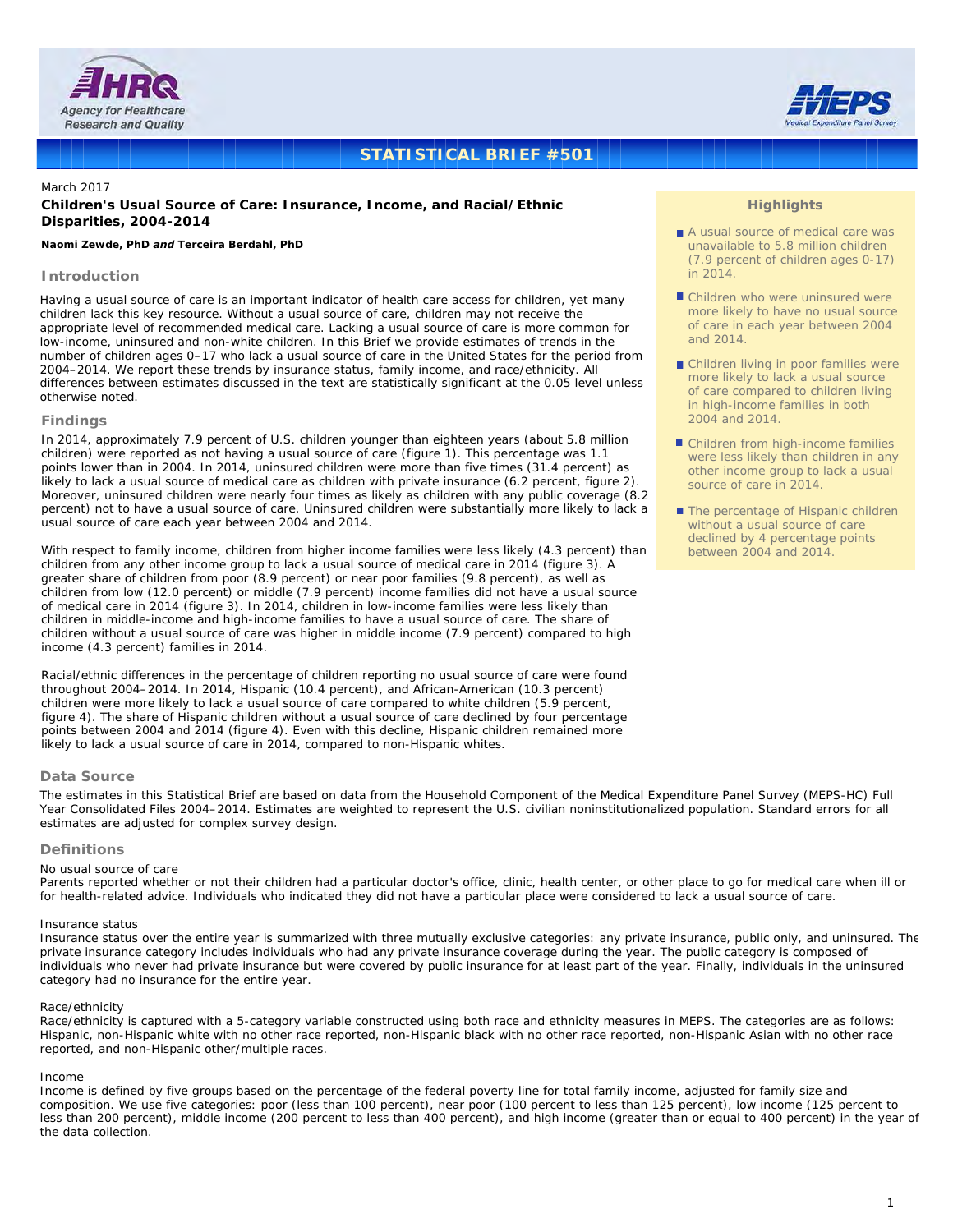## **About MEPS-HC**

MEPS-HC is a nationally representative longitudinal survey that collects detailed information on health care utilization and expenditures, health insurance, and health status, as well as a wide variety of social, demographic, and economic characteristics for the U.S. civilian noninstitutionalized population. It is co-sponsored by the Agency for Healthcare Research and Quality and the National Center for Health Statistics.

### **References**

For a detailed description of the MEPS-HC survey design, sample design, and methods used to minimize sources on nonsampling error, see the following publi[cations:](http://meps.ahrq.gov/mepsweb/data_files/publications/st78/stat78.pdf) 

Brown, E., Jr. *Children's Usual Source of Care: United States, 2002*. Statistical Brief #78. May 2005. Agency for Healthcare Research and Quality, Rockville, MD. http://meps.ahrq.gov/mepsweb/data\_files/publications/st78[/stat78.pdf](https://meps.ahrq.gov/data_files/publications/mr1/mr1.pdf)

Cohen, J. *Design and Methods of the Medical Expenditure Panel Survey Household Component.* MEPS Methodology Report No. 1. AHCPR Pub. No. 97-0026. Rockville, MD. Agency for Health Care Policy and Research, 1997. https://meps.ahrg.gov/data\_files/publications/mr1/mr1.pdf

Cohen, S. *Sample Design of the 1996 Medical Expenditure Panel Survey Household Component.* MEPS Methodology Report No. 2. AHCPR Pub. No. 97-0027. Rockville, MD. Agency for Health Care Policy and Research, 1997. https://meps.ahrg.gov/data\_files/publications/mr2/mr2.pdf

Cohen, S. Design Strategies and Innovations in the Medical Expenditure Panel Survey. *Medical Care*, July 2003: 41(7) Supplement: III-5–III-12.

## **Suggested Citation**

Zewde, N., Berdahl, T. *Children's Usual Source of Care: Insurance, Income, and Racial/Ethnic Disparities, 2014*. Statistical Brief #501. March 2017. Agency for Healthcare Research and Quality, Rockville, MD. http://meps.ahrq.gov/mepsweb/data\_files/publications/st501/stat501.pdf

\* \* \*

AHRQ welcomes questions and comments from readers of this publication who are interested in obtaining more information about access, cost, use, financing, and qua[lity of health care in the United Stat](mailto: MEPSProjectDirector@ahrq.hhs.gov)es. We also invite you to tell us how you are using this Statistical Brief and other MEPS data and tools and to share suggestions on how MEPS products might be enhanced to further meet your needs.

Please email us at MEPSProjectDirector@ahrq.hhs.gov or send a letter to the address below:

Joel W. Cohen, PhD, Director Center for Financing, Access, and Cost Trends Agency for Healthcare Research and Quality 5600 Fishers Lane, Mailstop 07W41A Rockville, MD 20857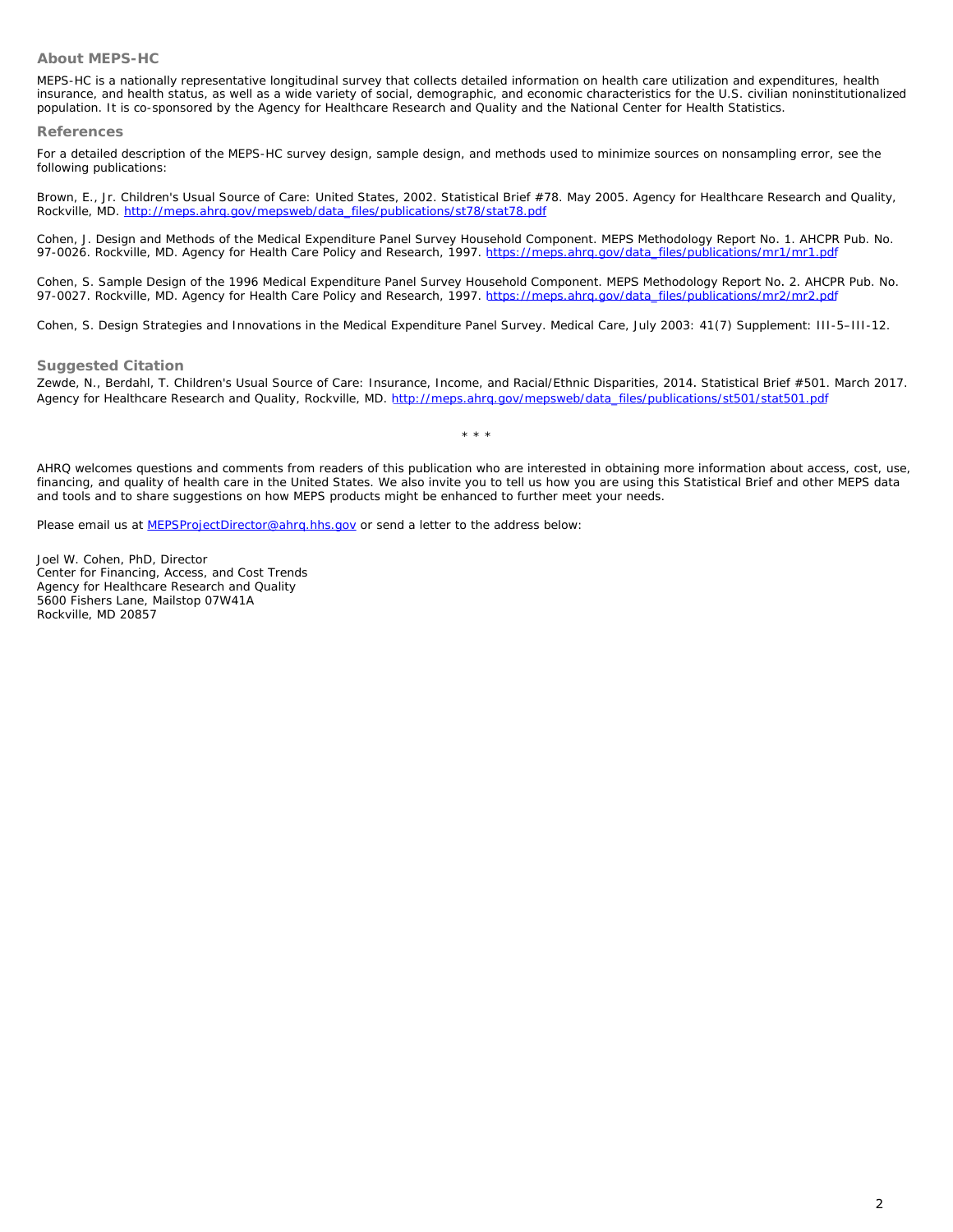

Statistical Brief #501: Children's Usual Source of Care: Insurance, Income, and Racial/Ethnic Disparities, 2004-2014